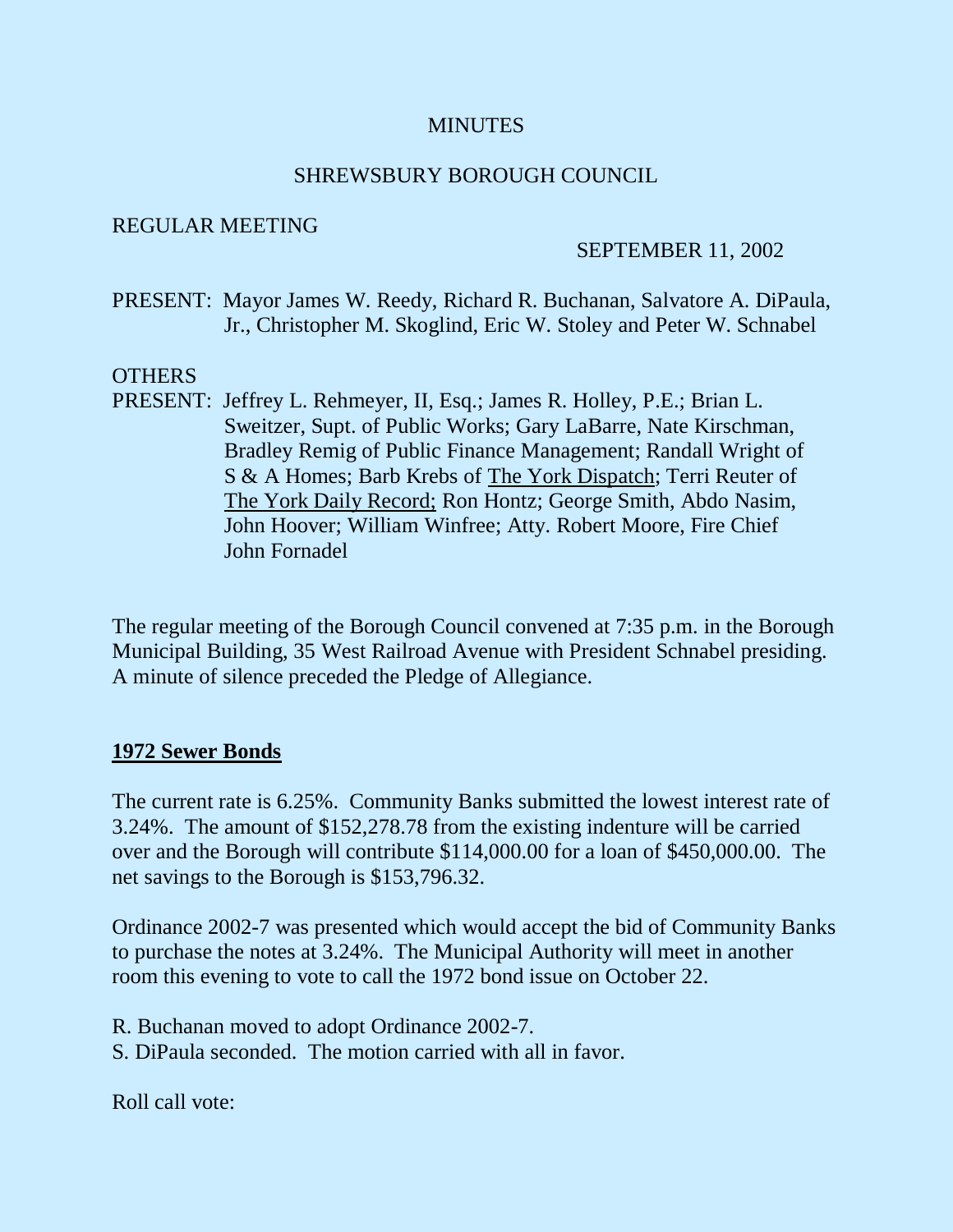| <b>Buchanan</b> | yes, in favor |
|-----------------|---------------|
| DiPaula         | yes, in favor |
| Schnabel        | yes, in favor |
| Skoglind        | yes, in favor |
| Stoley          | yes, in favor |

The municipal authority members left to hold their meeting. Sol. Rehmeyer, Atty. Moore and John Frey attended also.

# **CITIZEN'S COMMENTS**

Nate Kirschman, Assistant Emergency Management Coordinator, made a presentation on the emergency management plan and the positions that are unfilled. The reporters were asked to place a news item in the paper asking for volunteers.

Ron Hontz, Whitcraft Lane, was present about the law that was passed to allow Segway Scooters on sidewalks. R. Buchanan will ask the police chief his opinion.

## **APPROVAL OF MINUTES**

E. Stoley moved to approve the minutes of the August 14, 2002 meeting.

S. DiPaula seconded. The motion carried with all in favor.

# **APPROVAL OF EXPENDITURES AND REPORT OF ACCOUNTS**

E. Stoley moved to approve the expenditures and report of accounts for July. C. Skoglind seconded. The motion carried with all in favor.

# **BILLS**

- James R. Holley & Assoc. construction cost estimate, new wells and booster pump \$704.35; shop drawing scout house roof replacement \$427.39; sanitary sewer line repair Southern Farms \$262.24; streets \$1,966.17; sewer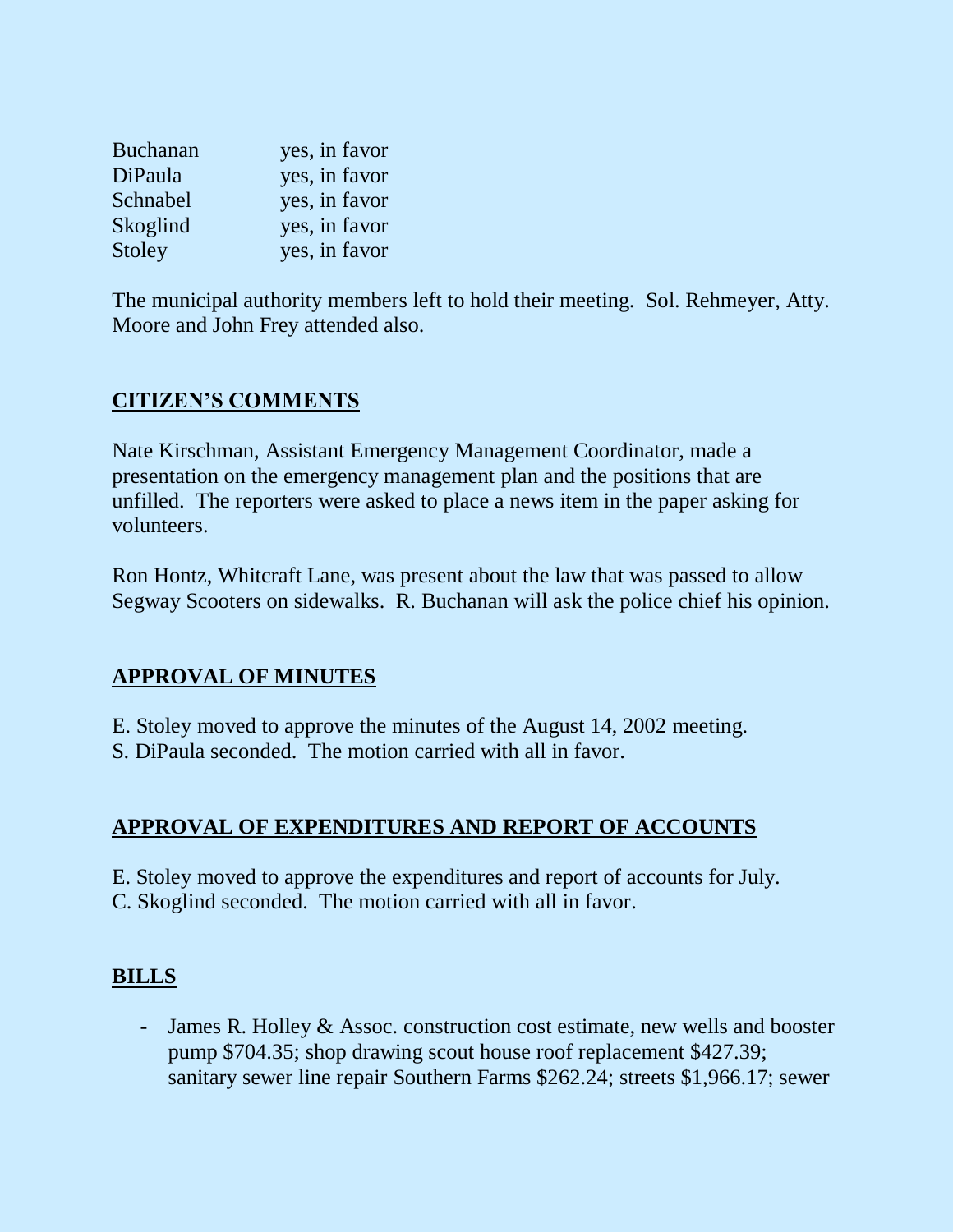EDUs, north end pump station and generator \$2,017.25; general engineering \$1,073.64

- Velda Nickell bookkeeping services for August 15.5 hours \$310.00
- Fitz & Smith, Inc. final road work invoice \$60,200.18
- C. Skoglind moved to approve payment of the above invoices.
- S. DiPaula seconded. The motion carried with all in favor.

# **SUBDIVISION AND LAND DEVELOPMENT BUSINESS**

# **Zoning Officer/BOCA Inspector**

Jeff was contacted by PennDOT Logo Signs about installing a second post along East Forrest Avenue to place the Wendy's sign and to place a Subway sign on the existing sign.

R. Buchanan moved to allow a second post to be added for the Wendy's sign. C. Skoglind seconded. The motion carried with one opposition, E. Stoley.

Jeff was asked to remove the small directional signs that have appeared all over town. An enforcement notice was sent about the three cars parked in the lot at 2 South Main Street. The frosty cup has reappeared at Wendy's. Jeff looked at the detention pond along Northbrook Lane and did not see any trash.

# **OTHER REPORTS**

**Water & Sewer** – Richard R. Buchanan

Water and Sewer EDUs

Eleven letters were sent requesting payment of water and sewer EDU fees for those exceeding the amount of EDUs that were paid.

Stage I – Drought Contingency

Stage I was implemented on August 16 because of the low water levels at the Woodlyn Well and construction at the Pumphouse springs. Forty letters were sent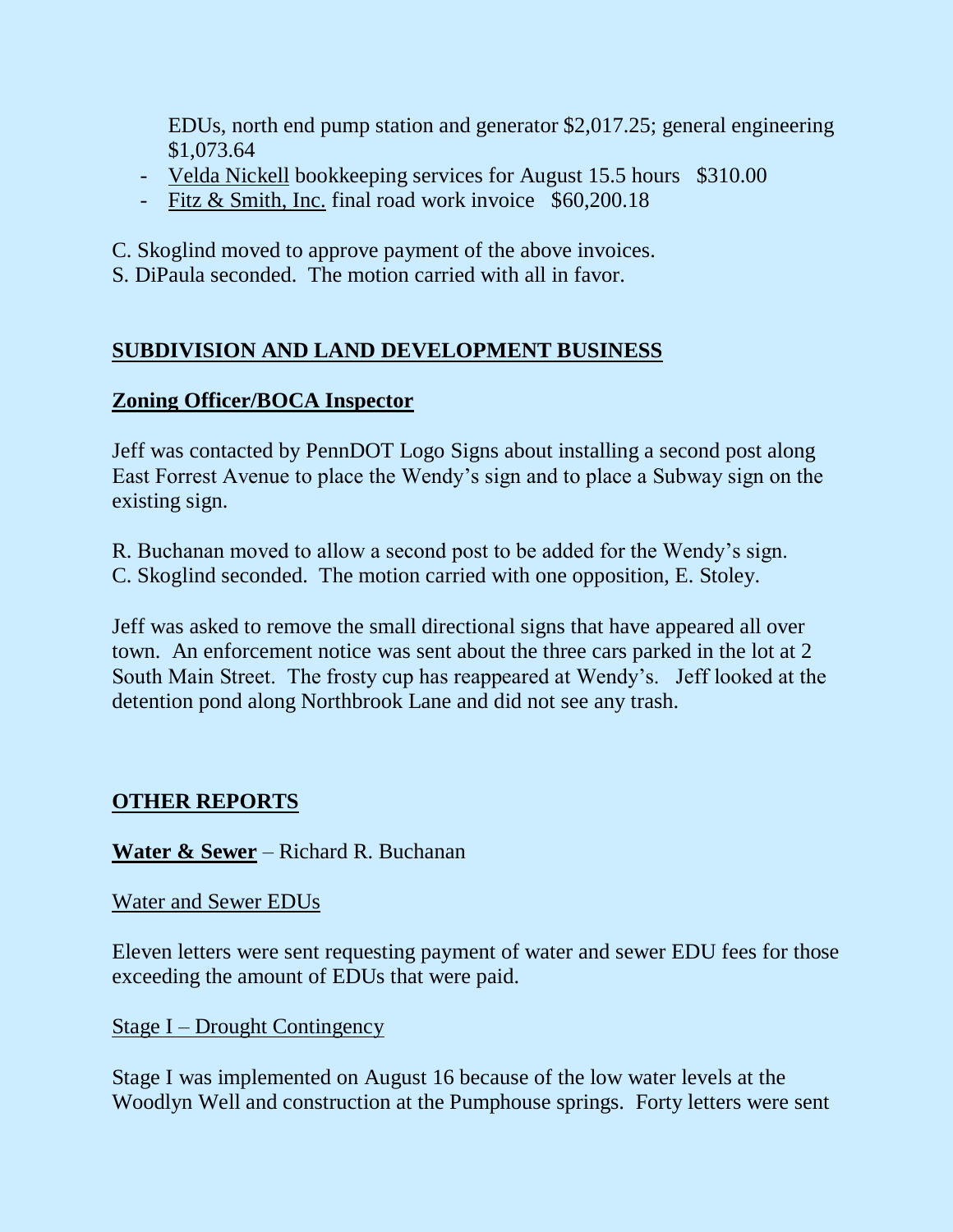to residents who used more than 31,500 gallons the second quarter. The booster pump to force water from the South to the North System will be installed by next week. After the booster pump is installed, the water system will be in better condition. In July, customers saved 13% and 6% in August.

# Deduct Meter

The Shrewsbury Commons Shopping Center owner has requested a deduct meter for the garden department at Walmart and for McDonald's. Because of the drought, we do not want to encourage the use of water where it is not necessary. The issue of starting a precedent was discussed. There is also additional administration involved in reading the meter and calculating the deduction and the office would have to enter by hand the meter readings. B. Sweitzer suggested a meter on the sewer discharge for the shopping center. The meter would be installed at the shopping center's expense.

# Sewer Flows

The flows increased at the end of August because of the rain. The average flow for August was 526,452 gallons.

## North End Sewer Pump Station Generator

It was reported last month that antifreeze was discovered in the oil pan when the fluid was changed. The supplier has made an offer to change the fluids for the first five years and send an oil sample to the lab for testing after each service. They are also offering a ten-year warranty.

## Covington Ridge Phase II Redesign

Randy Wright of S & A Homes asked for approval of the concept to redesign lots between Devonshire Drive and Asbury Lane because of the amount of dirt that would have to be removed. Asbury Lane would end in a cul-de-sac and would include an area for snow storage. Lots 40, 41, 46 and 47 would face the cul-desac. Council approved this concept. A revised final subdivision plan will be filed and will be reviewed by the York County Planning Commission.

# **Public Roads & Lighting** – Christopher M. Skoglind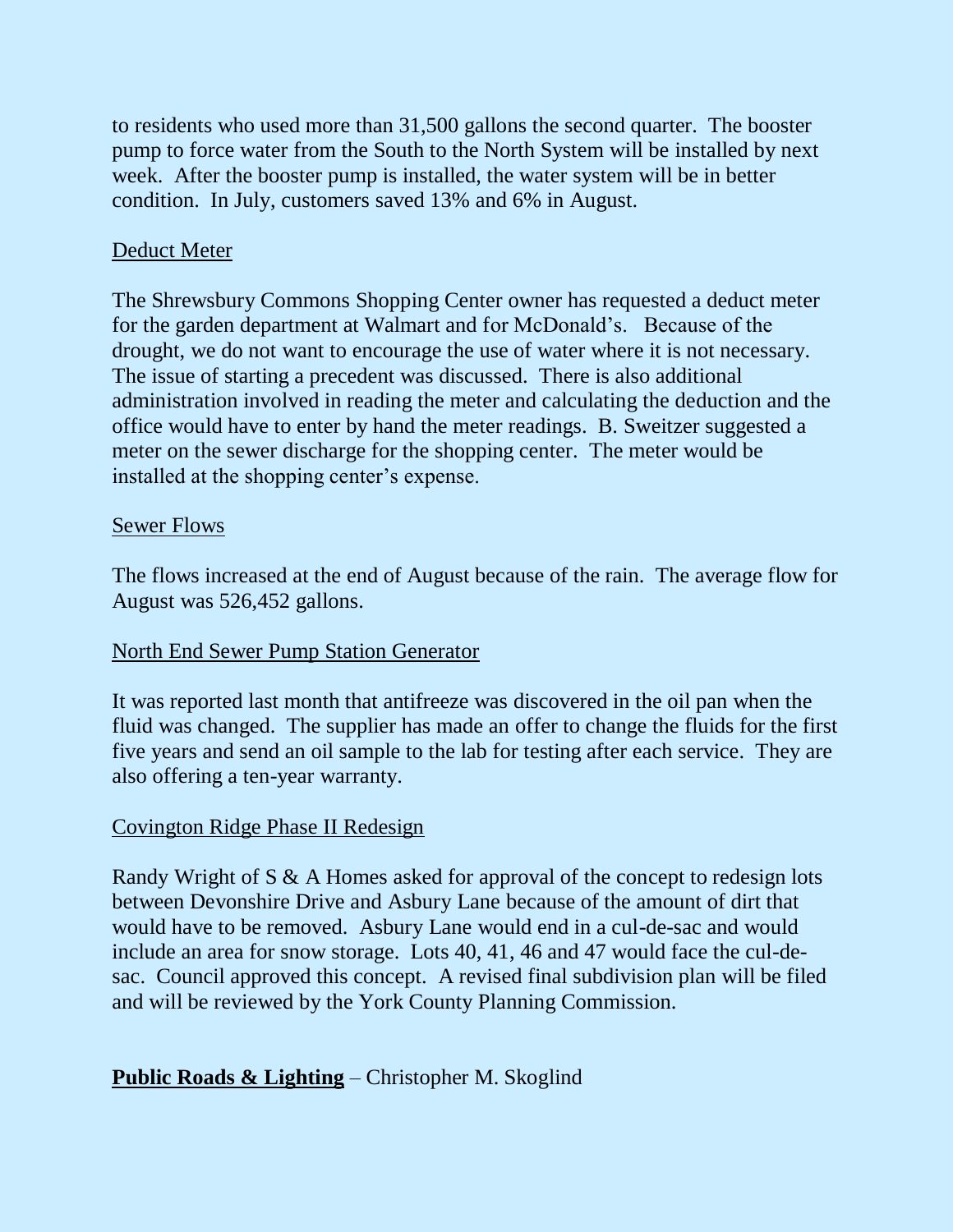# Paving Work

The work is finished. The Public Works Department will level topsoil behind some of the curbing and plant grass seed.

#### Deer Creek Road Abandonment

The developer has asked for abandonment of the road and will pay the expenses connected with the abandonment.

## Ordinance 2002-6 Stop Intersections in Covington Ridge

C. Skoglind moved to adopt ordinance 2002-6 establishing stop intersections in the Covington Ridge Phase I development.

E. Stoley seconded. The motion carried with all in favor.

#### Cedar Trees – 205 West Railroad Avenue

The trees/shrubs are a safety hazard because they block the sight view pulling out of Charles Street. A letter was sent to the property owner on July 2. The Secretary was asked to call PennDOT as the trees are in the right of way. The trees should be moved back.

#### W. Forrest Avenue Truck Restriction

The arrow directing trucks to follow Route 851 to the left was installed on the flashing light arm in front of the fire station.

#### **Public Lands & Buildings and Finance**

Minimum Municipal Obligation – Pension Plan

The 2003 MMO is \$26,362.

Roof at Municipal Building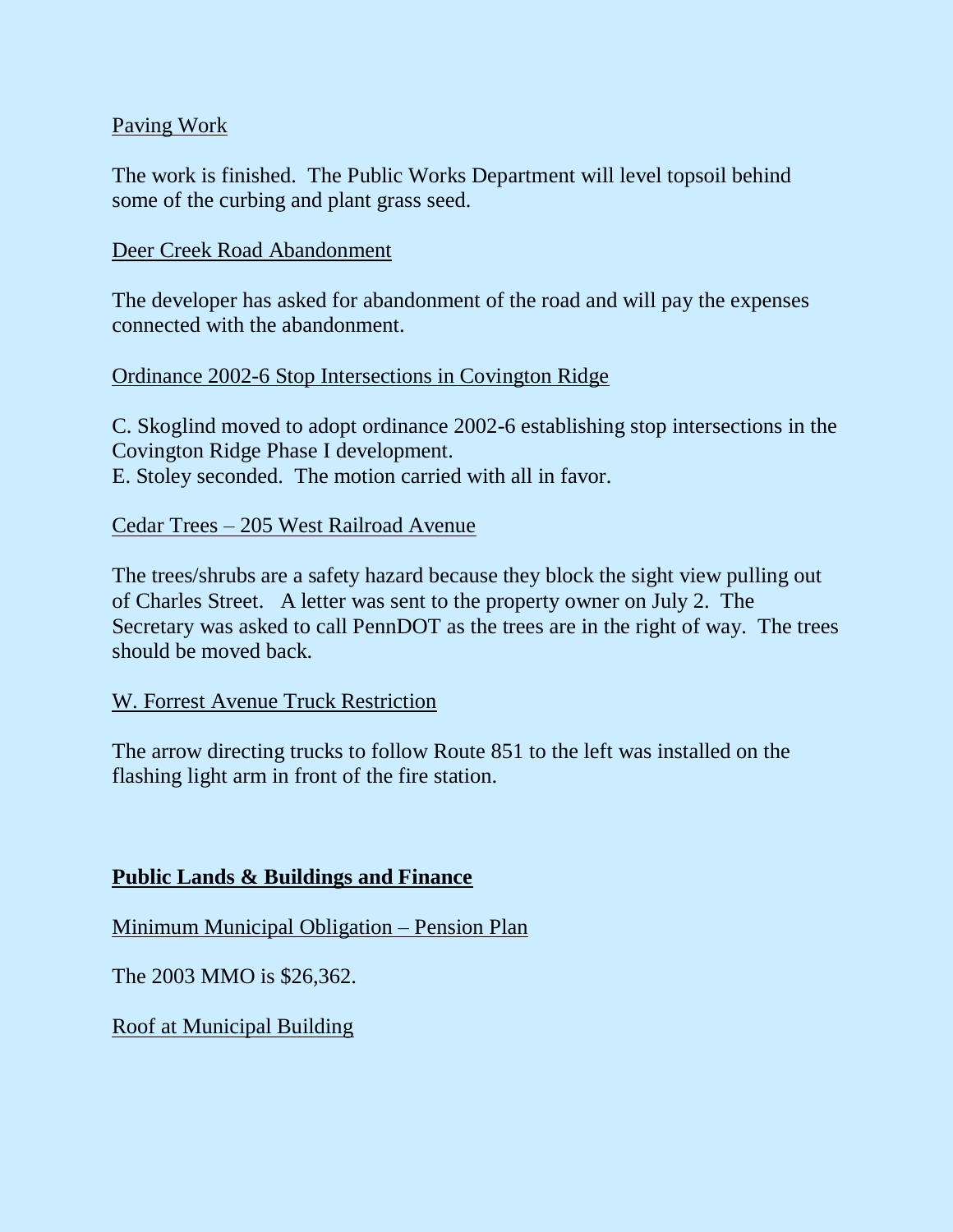The roof may need to be repaired. The estimated cost is between \$20,000 – 25,000. Brian was asked to contact the roofer at  $D & D$  Scarborough and have him look at the roof's condition.

# **ENGINEER'S REPORT**

# S & A Home Invoices

The two invoices that were being held from last month may be mailed.

# New Wells

DEP will be here on September 20 to look at the wells. It is hoped the permit will be approved in early October.

New Freedom Sewer Budget

Jim will be reviewing the New Freedom sewer budget.

Certificate of Completion – Road Work

The certificate of completion for road work will be sent to Fitz and Smith.

## Block Grant

The Borough made the short-list for our drainage project.

# **SOLICITOR'S REPORT**

## Grim's Glass

The zoning hearing decision was appealed.

Library Interim Loan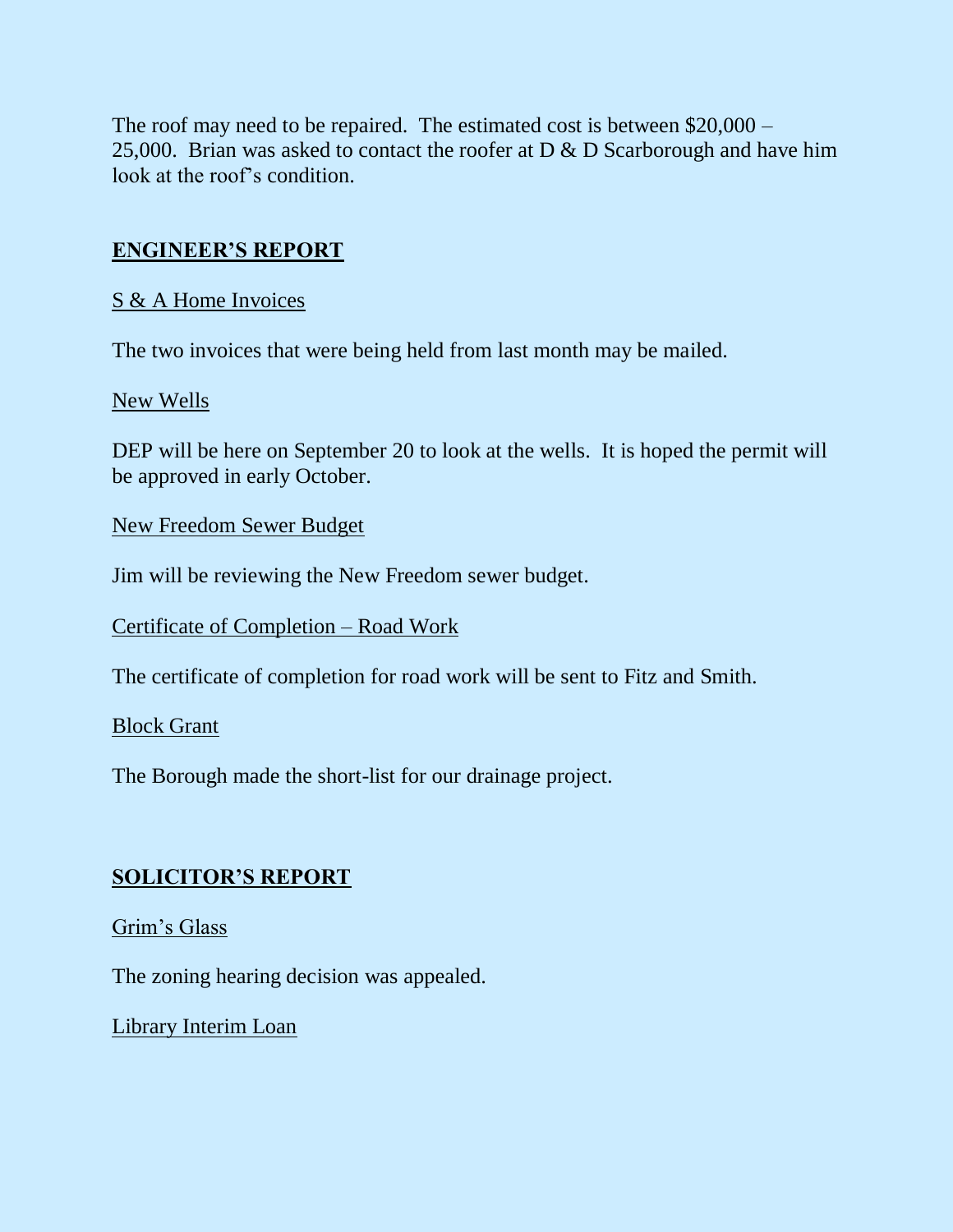It's possible we can avoid filing paperwork through the Local Government Unit Debt Act. The bank has asked for information from the Boroughs and Township that may suffice.

## Key Lock Box Ordinance

This ordinance will be adopted next month. Fire Chief Fornadel gave his blessing.

## Bulk Container Ordinance

S. DiPaula moved to adopt ordinance 2002-5 pertaining to bulk containers. E. Stoley seconded. The motion carried with all in favor.

# **Public Safety, Welfare and Personnel** – Salvatore A. DiPaula, Jr.

## Personnel Meetings

The meetings will be held on Monday, September 16 beginning at 7:00 p.m.

## Public Works Department

Dale Bosley will not return to work. Brian was authorized to hire a replacement. Brian has an exorbitant amount of overtime that will be put into the budget. There are only two employees who have their water licenses right now.

# **Secretary's Report** Cindy L. Bosley

## Annual Appreciation Dinner

The dinner will be on Friday, November 15 at the fire hall.

# **York Area Earned Income Tax Bureau**

# **Recreation Board/Regional Recreation Board**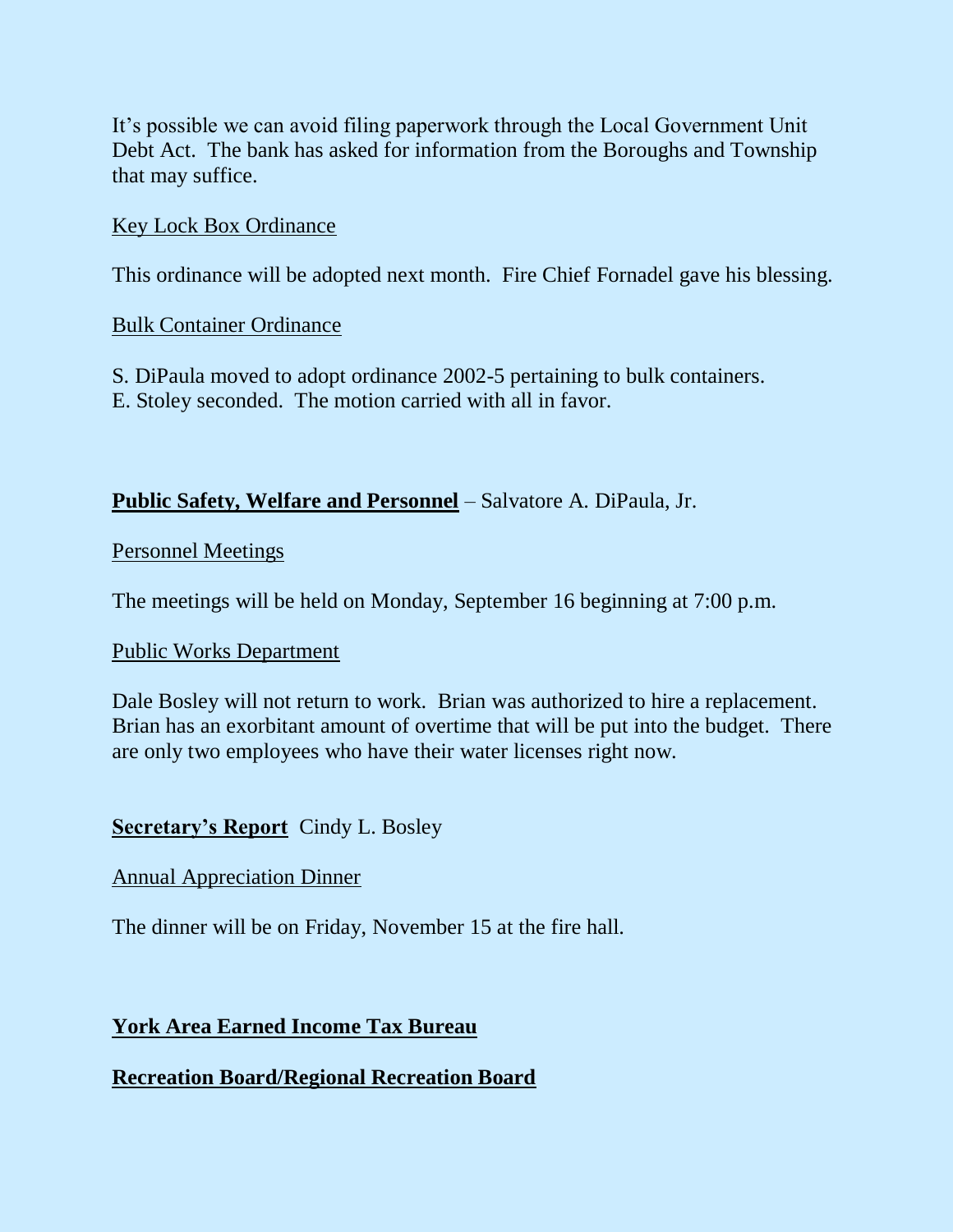E. Stoley reported Jacob Papp, Regional Recreation Director, was at the last regional planning commission meeting. Jake will be invited to the next Council meeting.

#### **Planning Commission/Regional Planning Commission** – Eric W. Stoley

The Planning Commission approved the special exception for the taxidermy at 15 South Main Street. Grim's Glass subdivision plan has been tabled.

Regional Traffic Study

The draft plan will be presented on September 24 at the high school cafeteria.

#### **Southern Regional Police** – Richard R. Buchanan

Our budget for next year will increase about 1.5%. Bobby, the drug dog, was traded with a dog from a Maryland police department because of hip problems. Buck said the Lutheran Home contacted him about purchasing service.

## **UNFINISHED BUSINESS**

#### **NEW BUSINESS**

#### Hopewell Township Recreation Site

Hopewell Township has asked for a letter of support for the recreation center at the former landfill site.

#### Animal Control

A letter will be sent to the County Commissioners asking for a County donation to the Animal Control League in Red Lion.

## Tree Lighting